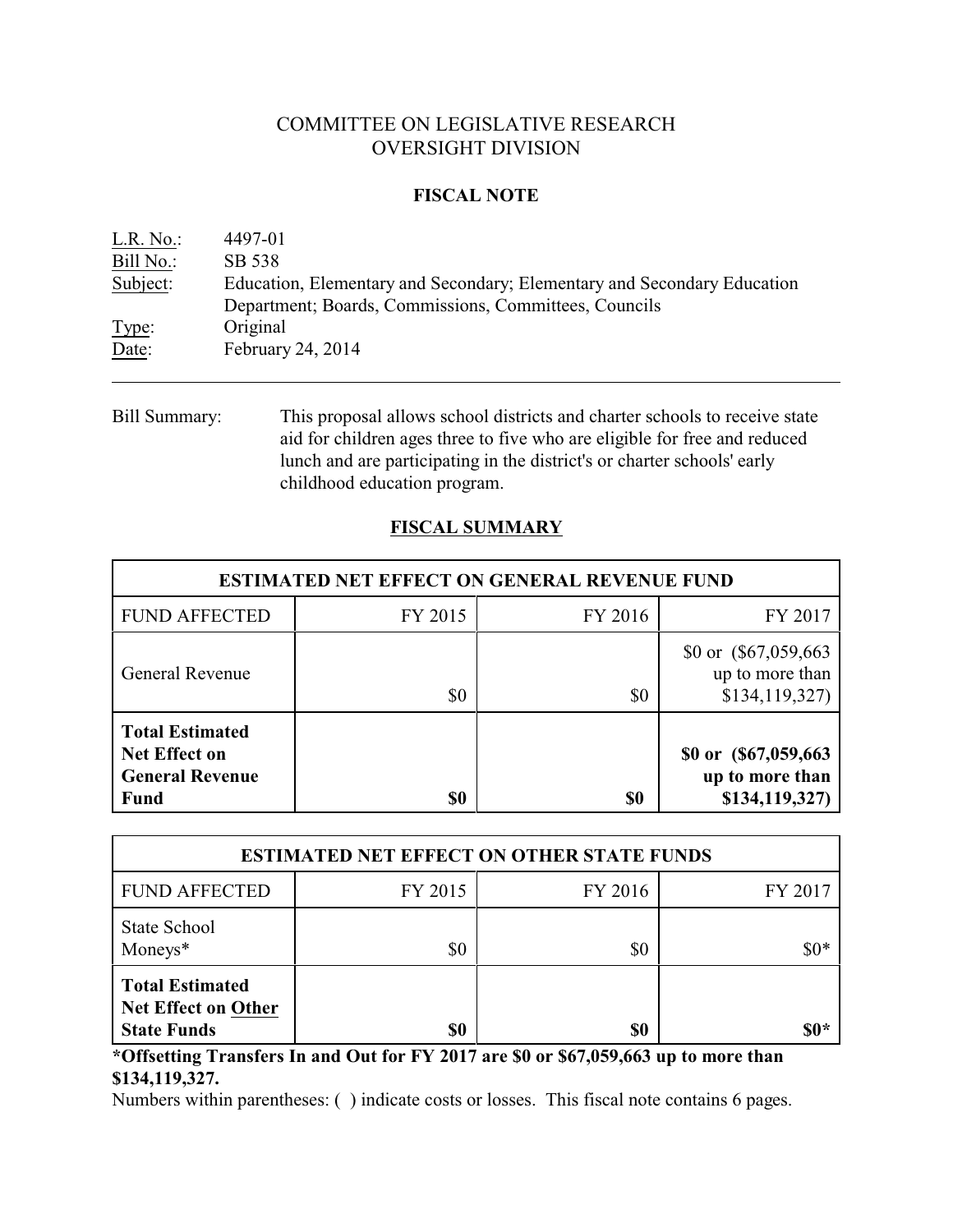L.R. No. 4497-01 Bill No. SB 538 Page 2 of 6 February 24, 2014

| <b>ESTIMATED NET EFFECT ON FEDERAL FUNDS</b>                        |         |         |         |  |  |
|---------------------------------------------------------------------|---------|---------|---------|--|--|
| <b>FUND AFFECTED</b>                                                | FY 2015 | FY 2016 | FY 2017 |  |  |
|                                                                     |         |         |         |  |  |
|                                                                     |         |         |         |  |  |
| <b>Total Estimated</b><br>Net Effect on All<br><b>Federal Funds</b> | \$0     | \$0     |         |  |  |

| <b>ESTIMATED NET EFFECT ON FULL TIME EQUIVALENT (FTE)</b>    |         |         |         |  |  |  |
|--------------------------------------------------------------|---------|---------|---------|--|--|--|
| <b>FUND AFFECTED</b>                                         | FY 2015 | FY 2016 | FY 2017 |  |  |  |
|                                                              |         |         |         |  |  |  |
|                                                              |         |         |         |  |  |  |
| <b>Total Estimated</b><br><b>Net Effect on</b><br><b>FTE</b> |         |         |         |  |  |  |

 $\boxtimes$  Estimated Total Net Effect on All funds expected to exceed \$100,000 savings or (cost).

 $\Box$  Estimated Net Effect on General Revenue Fund expected to exceed \$100,000 (cost).

| <b>ESTIMATED NET EFFECT ON LOCAL FUNDS</b>            |  |  |  |  |  |  |
|-------------------------------------------------------|--|--|--|--|--|--|
| FY 2015<br><b>FUND AFFECTED</b><br>FY 2016<br>FY 2017 |  |  |  |  |  |  |
| \$0<br>\$0<br>  Local Government*                     |  |  |  |  |  |  |

**\* Offsetting Transfers In and Costs for FY 2017 are \$0 or \$67,059,663 up to more than \$134,119,327.**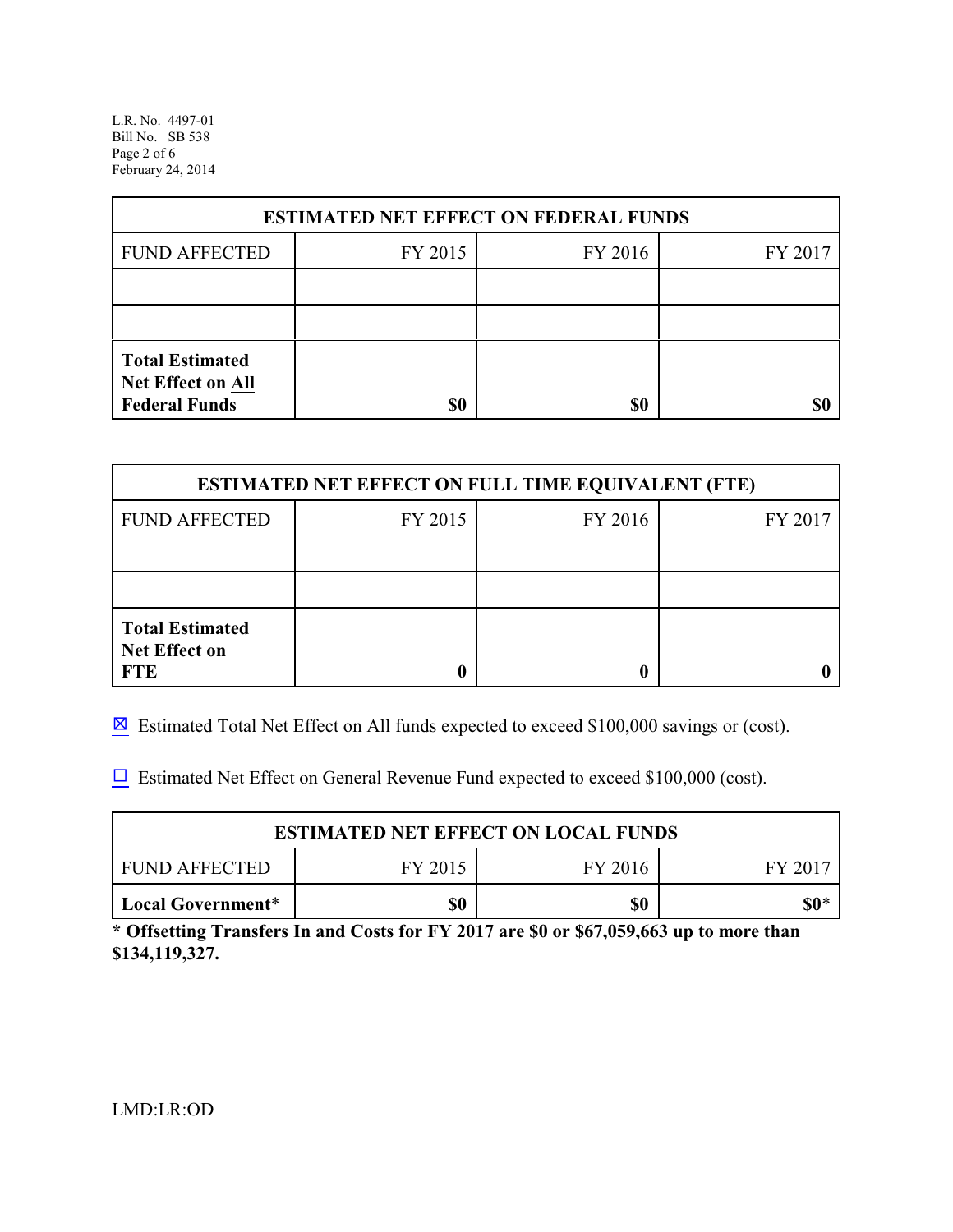## **FISCAL ANALYSIS**

## ASSUMPTION

Officials from the **Office of Administration - Division of Budget and Planning (BAP)** assume this legislation should not result in additional cost or savings to their agency.

BAP states this proposal will increase the cost of the education foundation formula and defers to the Department of Elementary and Secondary Education for the specific fiscal impact.

Officials from the **Department of Elementary and Secondary Education (DESE)** provided the following assumptions of fiscal impact:

| Estimate of 3 $\&$ 4 year-olds based on FY12 kindergarten enrollment                                  | 141,618       |
|-------------------------------------------------------------------------------------------------------|---------------|
| Assume half of these would be eligible for free and reduced lunch -<br>Average Daily Attendance (ADA) | 70,809        |
| Estimate of payment - Weighted Average Daily Attendance (WADA)                                        | 66,560        |
| Current average payment amount per WADA                                                               | \$4,030       |
| Estimated cost of all $3 \& 4$ year-olds participating                                                | \$268,236,800 |
| Cost of 3 year-olds attending 2 full days per week and 4 year-olds at 3 full<br>days per week         | \$134,119,327 |
| Cost of 3 year-olds attending 2 half days per week and 4 year-olds at 3<br>half days per week         | \$67,059,663  |

DESE states there is no way to know the number of students that would enroll in an early childhood education program under the terms of this proposal; however, these estimates depict a potential range. It should be noted that if school districts can count early childhood education for state aid, the numbers could increase significantly from those presented here.

Subsection 2 indicates that the provisions of the section shall become effective in any school year subsequent to a school year in which the formula is fully funded. The fiscal impact will remain \$0 per year until the time the formula is fully funded. If however, the formula is fully funded within three years, the impact of this proposal would reflect the amounts as calculated above.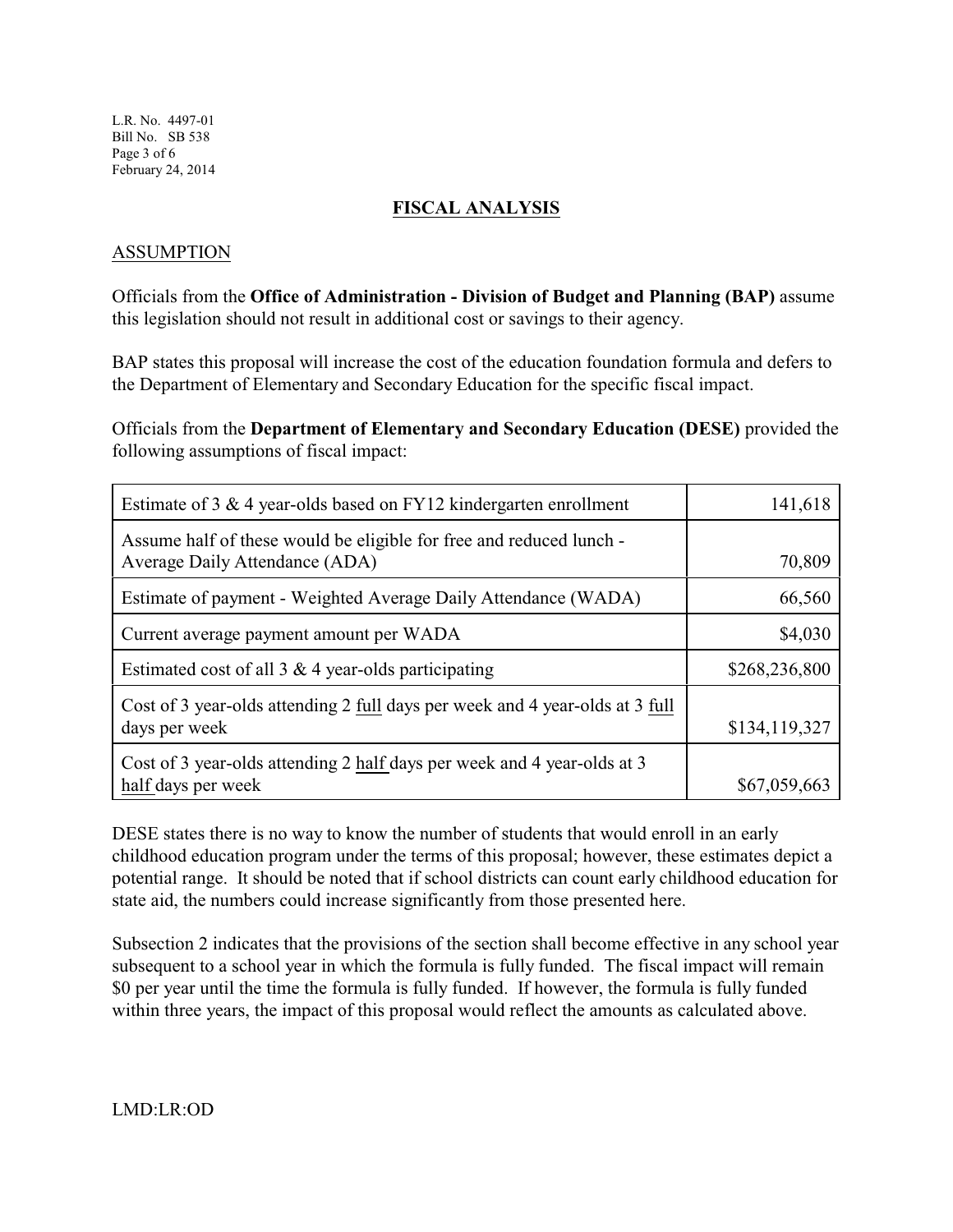L.R. No. 4497-01 Bill No. SB 538 Page 4 of 6 February 24, 2014

## ASSUMPTION (continued)

**Oversight** assumes the earliest the foundation formula could be fully funded would be in FY 2016 and will, for fiscal note purposes only, show fiscal impact for FY 2017 of \$0 (formula not fully funded) to a range of \$67,059,663 up to more than \$134,119,327 (formula fully funded).

| FISCAL IMPACT - State Government<br><b>GENERAL REVENUE</b>                                       | FY 2015<br>$(10 \text{ Mo.})$ | FY 2016    | FY 2017                                                        |
|--------------------------------------------------------------------------------------------------|-------------------------------|------------|----------------------------------------------------------------|
| Transfer Out - State School Moneys Fund<br>- State aid for early childhood education<br>programs | $\underline{\$0}$             | \$0        | \$0 or<br>$(\$67,059,663$ up<br>to more than<br>\$134,119,327  |
| <b>ESTIMATED NET EFFECT ON</b><br><b>GENERAL REVENUE</b>                                         | <u>\$0</u>                    | <u>\$0</u> | \$0 or<br>$(S67,059,663$ up<br>to more than<br>\$134,119,327)  |
| <b>STATE SCHOOL MONEYS FUND</b>                                                                  |                               |            |                                                                |
| Transfer In - General Revenue - State aid<br>for early childhood education programs              | \$0                           | \$0        | \$0 or<br>\$67,059,663 up<br>to more than<br>\$134,119,327     |
| Transfer Out - School districts - State aid<br>for early childhood education programs            | \$0                           | \$0        | \$0 or<br>$(\$67,059,663$ up<br>to more than<br>\$134,119,327) |
| <b>ESTIMATE NET EFFECT ON</b>                                                                    |                               |            |                                                                |
| <b>STATE SCHOOL MONEYS FUND</b>                                                                  | \$0                           | \$0        | \$0                                                            |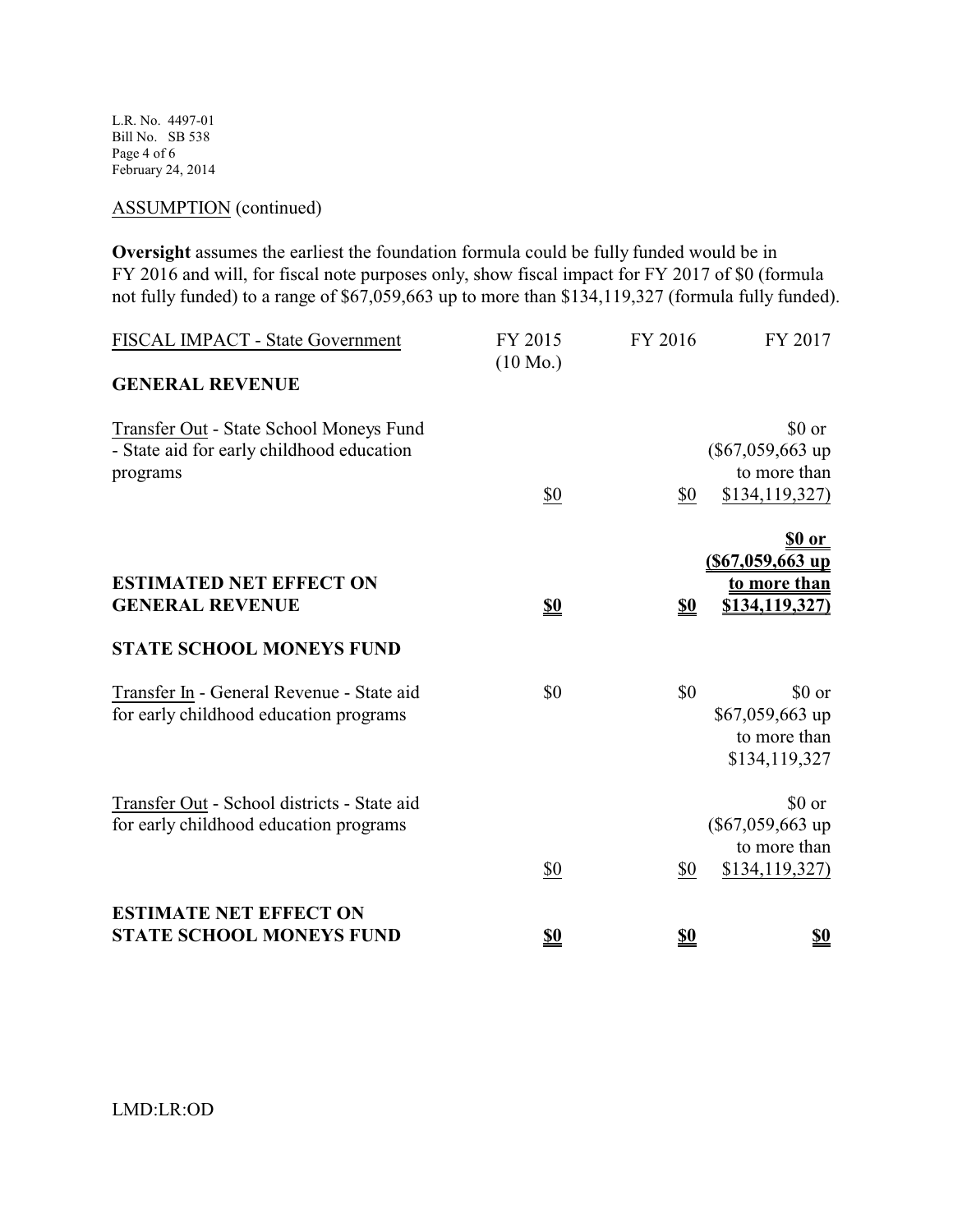L.R. No. 4497-01 Bill No. SB 538 Page 5 of 6 February 24, 2014

| FISCAL IMPACT - Local Government                                                     | FY 2015<br>$(10 \text{ Mo.})$ | FY 2016    | FY 2017                                                       |
|--------------------------------------------------------------------------------------|-------------------------------|------------|---------------------------------------------------------------|
| <b>LOCAL POLITICAL SUBDIVISIONS</b>                                                  |                               |            |                                                               |
| Transfer In - School Districts - State aid<br>for early childhood education programs | \$0                           | \$0        | \$0 or<br>\$67,059,663 up<br>to more than<br>\$134,119,327    |
| Costs - School Districts - Education<br>expenses                                     | \$0                           | \$0        | \$0 or<br>$(\$67,059,663$ up<br>to more than<br>\$134,119,327 |
| <b>ESTIMATED NET EFFECT ON</b><br><b>POLITICAL SUBDIVISIONS</b>                      | <u>so</u>                     | <u>\$0</u> | <u>\$0</u>                                                    |

## FISCAL IMPACT - Small Business

Small businesses providing day care could have a negative fiscal impact as a result of this proposal.

#### FISCAL DESCRIPTION

This bill would allow a school district or a charter school that has declared itself as a local educational agency that operates an early childhood education program to receive state funding through the foundation formula for students between the ages of three and five who are eligible for free and reduced lunch. The district or charter school must provide full-day kindergarten and meet standards established by the State Board of Education.

This proposal would become effective in the school year after the school year in which the foundation formula is fully funded and would remain in effect in any succeeding year. This bill does not require school attendance beyond what is required under the state's compulsory attendance law and does not change or modify the state's kindergarten attendance age statutes.

This legislation is not federally mandated, would not duplicate any other program and would not require additional capital improvements or rental space.